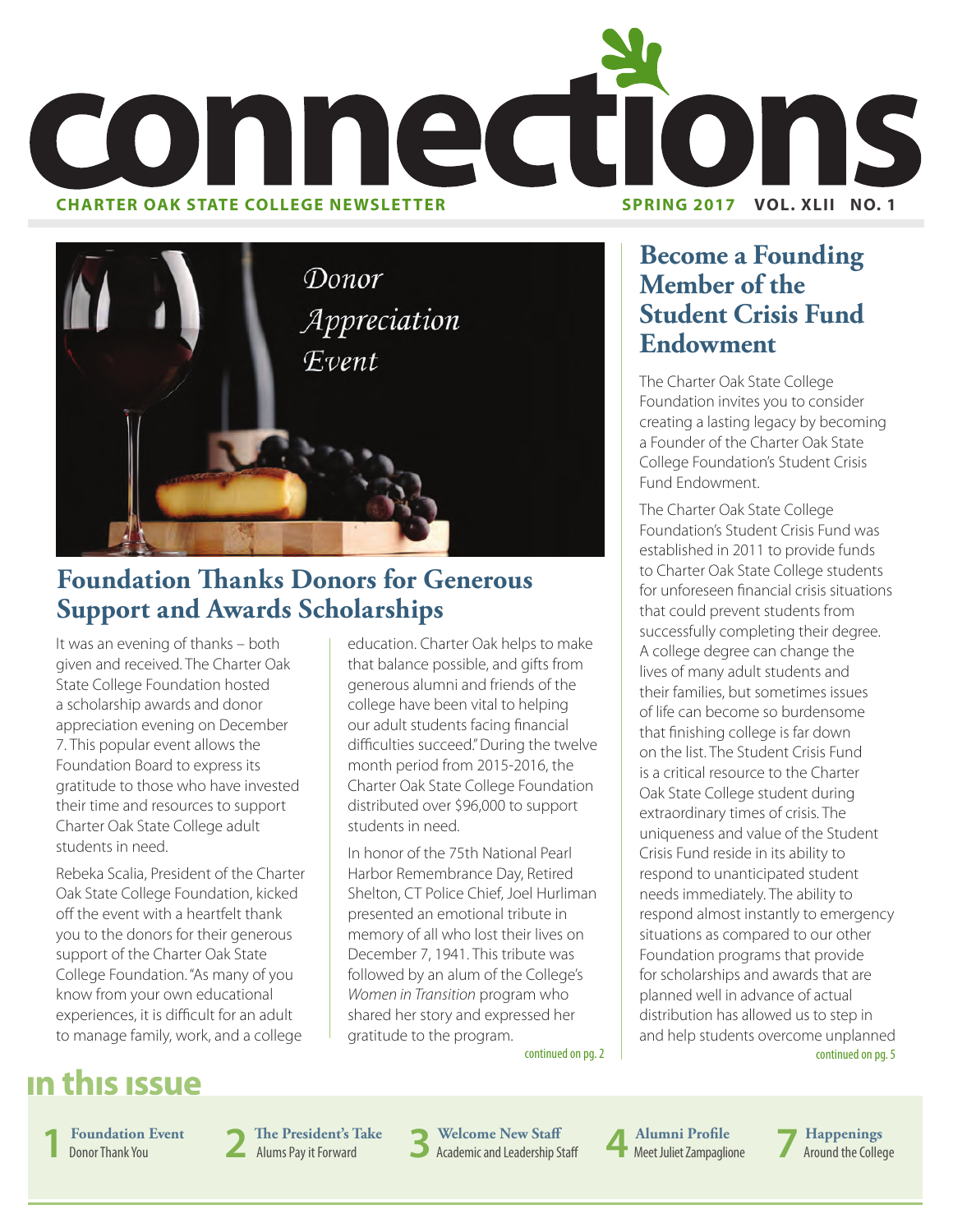## **THE PRESIDENT'S TAKE**



I want to tell you about several initiatives that are taking place within the Charter Oak State College Foundation, all of which are driven by alums. After 43 years in the degree completion business, we have over 13,000 alums. Whenever I talk with any of those alums, all express remarkable appreciation for what the College was able to do for them. In every case, they needed an institution with flexibility and

an adult focus, and they could not find it until they found us.

So it should not surprise you that our major donors are all alums. Michael Marusa was one such proud alum. He graduated in 2004, and we received an annual gift from him every year, like clockwork. Cardinal Health, his employer, had a matching gift program, and their check followed his with the same regularity. Sadly, in June of 2016, Michael passed away, and we began to receive donations in his honor from family and friends. These donations came from over 61 sources and ranged in size from \$25 to over \$2,500. Like Michael's donations, many were matched by corporations. So in a few short months, the family memorials for Michael totaled over \$11,000 and the Michael Marusa Endowed Fund was born. When I thanked the family and announced this achievement at a recent donor appreciation event of the College's Foundation, with Michael's son in the room, I reminded everyone that this fund will now honor Michael's memory for as long as Charter Oak exists. That is how an endowed fund operates. The principle is never spent, and awards are given from the interest earned. That literally makes an endowment a gift that keeps on giving.

That is not the only such endowment that was finalized this year. In 2011, we began something we call the Student Crisis Fund with a \$1,000 gift from one of our alums, David Matthews, and a matching gift from the student association. This fund lets us offer students in crisis a small gift that solves an immediate problem standing between them and graduation. For example, we have replaced a stolen laptop, paid for a cancer drug, and assisted with payment on a final course. All of these gifts are made quickly to resolve an unexpected problem in real time. In 2016, we received a gift from someone who attended a fundraiser and was intrigued by the Crisis Fund, and she challenged the Foundation Board to match her \$2,000 gift. They did, the very next night. And that kind of contagious giving, along with continued support from the Student Association, has pushed the fund to over \$12,000.

One final story. We have a program called *Women in Transition*  that supports single mothers as they work their way through a degree. The program was created by Charter Oak President Merle Harris and has been a home run in every way since 1999. But one of its most remarkable successes started when the Leipold Family Foundation began supporting the effort with a large annual contribution. The gifts, which have totaled over \$70,000 to date, are wonderful, and they were originated by Rachel Leipold, a graduate of the WIT program. When Rachel became one of the trustees for this family foundation, she did not forget the program that made a positive difference in her life, and for that support we will always be grateful.

There are two takeaways from these stories. First, our alums are intensely loyal to the College that made such a difference in their lives, and second, they keep finding powerful ways to "pay it forward" for the support they received. To those of you who give to the Charter Oak State College Foundation, I say thank you, and to those who would like to start, I offer this link as the place to begin: www.charteroak.edu/foundation

Ea Klars

*Ed Klonoski, President*

#### "Foundation Thanks Donors" continued from pg. 1

Ed Klonoski, President of Charter Oak State College, expressed his sincerest appreciation to the Foundation Board of Directors, alumni, and friends who continue to support the Charter Oak student. In memory of Michael Marusa, a Charter Oak State College alum and dedicated supporter of the Foundation, President Klonoski presented a heartfelt tribute in his honor. "Michael was quietly but relentlessly dedicated to supporting Charter Oak. He never asked for anything, we never had to remind him, he was always there for us." The family and friends of Michael Marusa have donated over \$11,000 in his memory to create a permanent

endowed scholarship in his name. President Klonoski said "This is a very special experience for us. We are so proud to be held in such high esteem by our graduate and his family and we will remember him and all of his family and friends every time we give out the scholarships in his name that will be created by all this generosity."

The Charter Oak State College Foundation scholarship awards and donor appreciation event touched the hearts of many in attendance. Rebeka Scalia presented well-deserved scholarships to current Charter Oak State College students. Linda West was

presented with the Beverly & Rodney Hawes, Jr. Endowed Scholarship and Yanira Fuster-Serano was presented with the Charter Oak State College Foundation Scholar award.

In addition to donors, Rebeka Scalia thanked the Foundation Board of Directors for continuing to lead by example and give so generously of their time, treasure, and talent. She also thanked CCSU Chief of Police, Gregory Sneed, a Charter Oak State College alum and Charter Oak State College Foundation Board member, for graciously playing the saxophone during the event. Y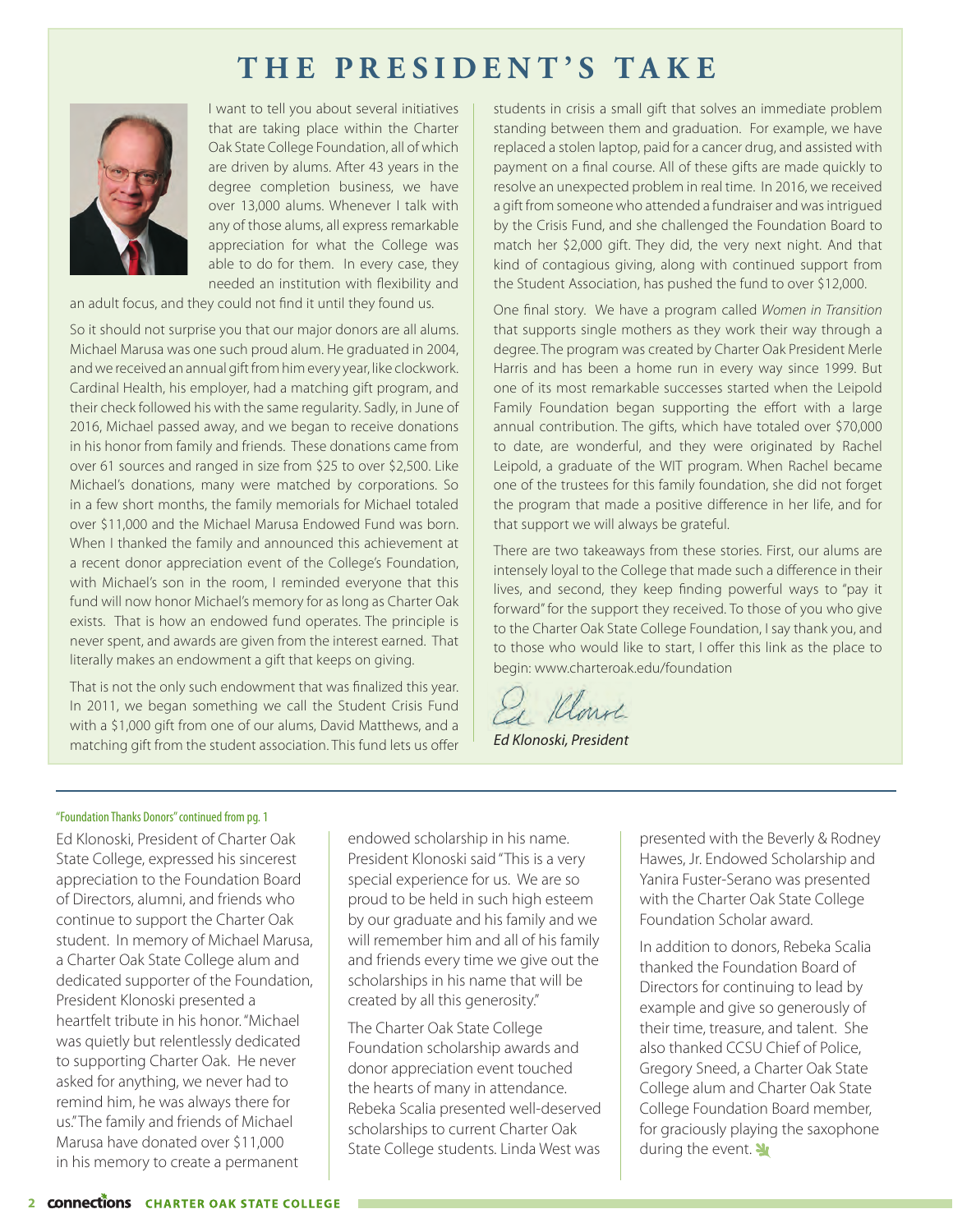## **MBA vs. MS – What Degree is Best For You?**

#### **by Thomas Barron, Graduate Program Director**

The field of business has a wealth of disciplines that students can choose to pursue including such areas as organizational effectiveness and leadership, accounting, finance, marketing, international business, business analytics, etc. Identifying and selecting an appropriate degree program is a very personal decision that ultimately comes down to your professional career interests and aspirations.

When comparing an MBA degree to a Master of Science degree one should explore the issue of breadth versus depth of the subject matter covered in the degree program. A person with a Master of Science degree tends to become

#### **Benefits to Consider:**

**CRITERIA** Subject Matter Content Generalist vs. Specialist Career Perspective Subject matter rigor **Education** Commitment

#### **So why a Master of Science in Organizational Effectiveness and Leadership instead of an MBA?**

It has become increasingly challenging for organizations to operate effectively and improve their value, given the increasing rate of change occurring in the business environment. These changes are driven by constantly improving technology, rapid new product and service development, supply chain globalization, and global economic uncertainties. As such there is a focus on

a subject matter expert within a singular discipline and is typically recognized as the resident expert in a functional area within an organization. A person with an MBA tends to look at the overall picture covering a wide area of functions within an organization.

The approach to the studies may vary significantly. A Master of Science degree guides a student through substantial, deep exploration of the intricacies of the subject matter whereas an MBA will address a broad range of knowledge content areas across all business functions that are focused on application and limited in depth of singular subject content.

> **MBA** Breadth over depth **Generalist** Management scope Skills across many subjects Emphasis on case studies Typically 36+ credits

developing the next generation of leaders to become more results-oriented and focus on building capabilities.

The Master of Science in Organizational Effectiveness and Leadership at Charter Oak State College is uniquely positioned to develop, provide, and enhance the requisite practical skill sets that leaders in organizations so desperately need.

Contact our graduate degree office at 860-515-3895, gradadmissions@charteroak.edu, or visit www.CharterOak.edu/Masters for more information.

## **Welcome New Staff!**

We are happy to announce three new employees have joined our academic and leadership staff.



#### **Michael J. Moriarty** joined the College as its new Chief Financial

Officer on December 30, 2016. Moriarty is a graduate of the

University of Connecticut's business school where he received his bachelor's and master's degrees in Accounting. As a Certified Public Accountant, he holds memberships to state and national finance organizations, serves on various Boards of Directors for local and state level non-profit organizations, and is authored in several trade publications. Prior to joining Charter Oak State

College, Moriarty was part of Deloitte & Touche's senior management team practicing out of the Hartford and New York City offices holding numerous leadership roles.

#### **Kristi Newgarden, PhD** assumed

**MASTER OF SCIENCE** Depth over breadth

Subject matter expert Deeply explore subject Lectures, labs, case studies Typically 30-33 credits

Specialist



her position as Instructional Designer on January 27. She holds a PhD in educational technology, MA in

Teaching, BA in Asian Studies, and a certificate in Teaching English Online. She has over 25 years teaching experience and most recently directed the UCONN American Language Institute. She has extensive experience with a number of learning platforms

including developing courses, teaching online, and training other faculty to teach online.



**Wanda Warshauer** joined the staff as the Director of Academic Services on January 6. She most

recently served as

the Associate Director of Admissions at the University of Saint Joseph. Prior to that she was the Operations Manager of Academic Advisement & Career Development Center at the University of Saint Joseph. She has a MS in Business Management and a BA in Special Education. She takes over from Linda Larkin who retired in November after 31 years with the College.  $\mathbf{\mathbf{\mathbf{\mathcal{Y}}}}$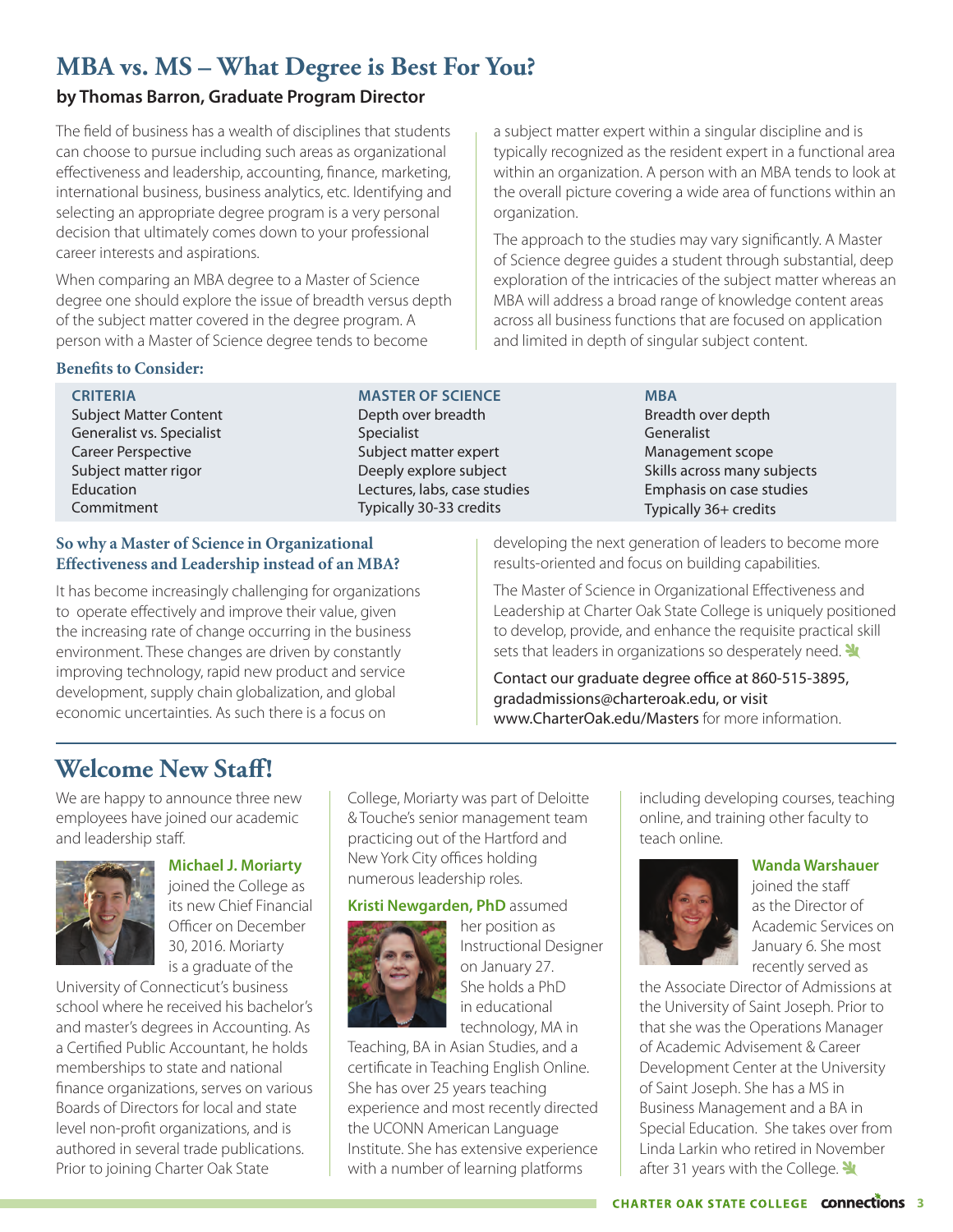# alumni profile **Meet**



*Connections* **recently caught up with Juliet Zampaglione, Class of '16, Health Information Management. Juliet is employed in Connecticut by a leading health care organization.** 

When Charter Oak launched the Health Information Management bachelor's degree program in 2012, the College had high hopes it would fill an industry need as well as student interest. To date the program graduates have proven both to be true. One hundred and four students are currently enrolled in the program with several ready to sit for the RHIA exam shortly after graduating this May. The Program graduates have secured excellent professional positions with large, well respected health care organizations upon completing their degrees.

Juliet Zampaglione is one such recent graduate and her determined journey mirrors many Charter Oak alumni. After high school Juliet jumped into college at the University of Saint Joseph in West Hartford, CT to study nursing. After one semester she transferred to Northwestern Connecticut Community College because of location. After two years she switched majors and discovered that she preferred the administrative side of health care over the clinical side. At the same time, she enrolled in a non-degree program to become a pharmacy technician and sat for the national pharmacy technician boards and became a nationally certified pharmacy technician.

She continued her degree program at NCCC and graduated with an Associate of Science degree in Health Information Management. Not to be complacent (!) she began classes at Charter Oak State College immediately, graduating in August 2016 with her Bachelor of Science degree in Health Information Management. Following graduation Juliet sat for the Registered Health Information Associate Exam (RHIA) administered by the American Health Information Management Association. She now holds those valuable credentials allowing her to pursue her administrative career in the growing health information field.

**"I am continuously promoting Charter Oak to my coworkers and employees because of the spectacular education that I received."**

Many factors led to her interest and success in the field beginning with a high school job at Rite-Aid. Later on, while taking her pharmacy technician training she was able to get on-the-job experience back at Rite-Aid where she saw the value of patient information first hand.

Similarly, connections she made while completing the HIM program practicum, led directly to a reference for an open position. "The one week practicum was key to obtaining my current job. While I was at my practicum site, I was given the opportunity to see all parts of the HIM Department and the Director referred me to a vacant position at the end of the practicum. I gladly applied

## **Juliet Zampaglione '16**

for the position, interviewed with two of the senior HIM managers, and secured the position about a month prior to actually graduating!"

Juliet says she thoroughly enjoyed her time at Charter Oak and that it has significantly changed her life. Completing her degree offered her the opportunity to land a job in her field that is very satisfying. She credits professors and advisors, Frank Valier and Cindy Edgerton, with their availability and guidance, adding they were just as invested in her education as she was. She says "I am continuously promoting Charter Oak to my coworkers and employees because of the spectacular education that I received".

Not one to sit still, Juliet is debating whether to pursue a Master's degree next. For now, she is enjoying her new job and spending time with family and friends. We wish her well in all her endeavors!

*NOTE: If you are interested in sharing your success story with your fellow alumni, please contact* Helen Diecidue, *Connections* Editor*, and let her know. She can be reached at*  hdiecidue@charteroak.edu.

## STAY CONNECTED THROUGH connections

We would like to hear from you about promotions, graduate degrees, awards, marriages, births, and other significant successes in your life. We will publish your news in the next edition of *Connections*. Please email your name, class, and news to: Helen Diecidue at hdiecidue@charteroak.edu.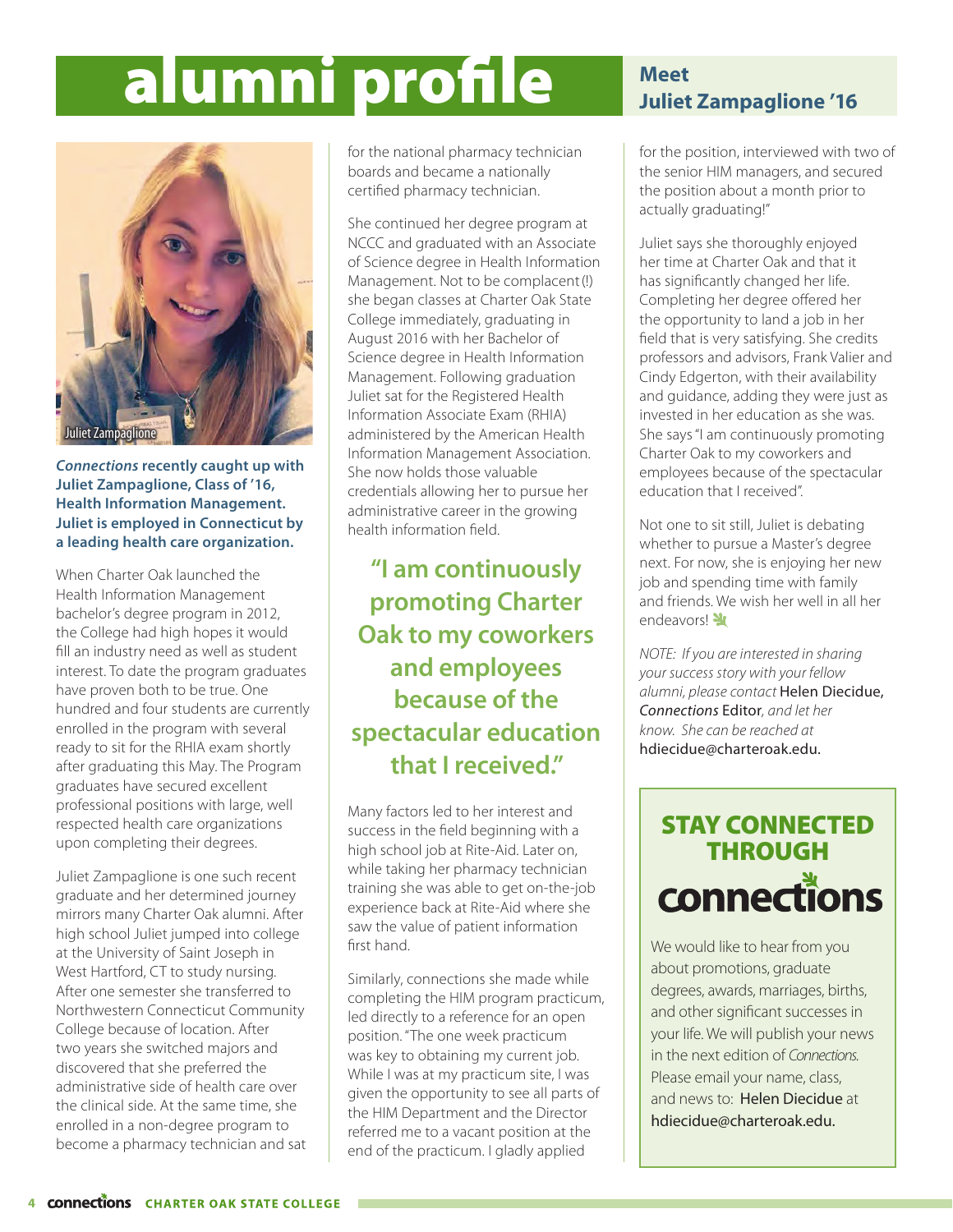# alumni<br>Spotlight

#### **1996** *Mark Anthony Anderson* is

currently working on a Master's degree in European History from American Public University. After completing his Bachelor of Science with a concentration in Communications from Charter Oak, Anderson earned Master's degrees in history, business, and public administration. He is part owner and chief meteorologist of KOOL-TV, a new TV station and regional network in Central Minnesota airing classic TV programming, retro movies, local news, weather, and sports. Anderson lives in the St. Cloud, MN area with his family.

**1999** *Trinene Davis* was recognized at the 100 Women of Color Gala and Awards in Hartford, CT on Friday, March 24, 2017 as an outstanding community leader/activist. The gala recognizes 100 women of color from Springfield, MA to Stamford, CT for their leadership, entrepreneurial success, and community service. Davis is a Connecticut native and published children's book author, youth coach, motivational speaker, and

community advocate who has actively worked to mentor young kids and adolescents for over 25 years.

#### **2002** *Todd M. Sparks, Maj, USAF,*

took over as the active duty Staff Judge Advocate (SJA) at Westover Air Reserve Base in Chicopee, MA and the Niagara Falls Air Reserve in Station, NY this past summer. After graduating from Charter Oak in 2002, Sparks then graduated from Brigham Young University's law program in 2005. He was then commissioned into the Air Force JAG Corps and held various legal positions while deploying around the world including Iraq, Afghanistan, and Liberia.

#### **2005** *Jared Paul Rozborski*

is preparing to start a Master's of Forestry Services Certificate program at Yale University. Since graduating with a Bachelor of Science in Business Administration at Charter Oak State College he has run his own business, Connecticut Valley Home Services LLC, specializing in tree and horticultural services to residents in the Hartford, CT area.

**2007** *Rebecca Wareing* was recognized by The Hartford Business Journal in their "40 Under Forty 2015" issue. She was lauded for consistent top

performance, her Rookie of the Year in 2009 award, and increasing her sales by 29% in 2014 at her management search firm. Prior to joining Management Search Inc., she served 8 years with the National Guard in Bosnia as a broadcast journalist. She serves by appointment of the Governor of Connecticut as a member of the Board of Trustees for the Connecticut Department of Veterans Affairs, is a member of the Charter Oak State College Foundation Board, and is in her third term as an elected member of the Hartford Democratic Town Committee.

**2011** *Cecilia Kozlowski* is now the Director of Program Support for Disaster Operations, Connecticut and Rhode Island, for the American Red Cross. In this position, she is responsible for supporting the areas of real estate, facilities, budgets, development, disaster, volunteer engagement, business operations, and various campaigns. She also serves on the Charter Oak State College Foundation Board of Directors.

**2011** *Chris May,* President of the Charter Oak State College Alumni Association, was recently promoted to Lending Manager, Wells Fargo Dealer Services, overseeing a 10 person team of underwriters.

#### "Student Crisis Fund Endowment" continued from pg. 1

obstacles that might otherwise derail their educational goals.

These awards, though usually quite modest, go a long way in providing assistance to the students. Such awards might be replacing a stolen, lost, or broken computer which prevents the student from continuing online courses, replacing broken eyeglasses, or paying the graduation fee that is not covered by any other financial aid program but is unaffordable to the student and will prevent them from graduating. These are some examples of the types of assistance available through this fund, and it is exciting to know that students have a resource of this type to get assistance.

Monies to support this fund have been

on a "pay as you go" basis, but because of the positive impact of the funds on COSC students, we would like to create an endowment that could guarantee the continuation of this program. The Charter Oak State College Foundation is currently seeking twelve (12) founding members (individuals or companies) to pledge \$10,000 each to create an endowment for this fund. Founders of the Student Crisis Fund Endowment will become a part of the permanent history of this extraordinary fund, which has received great interest from organizations, the community, and our donors.

#### **What is an Endowment Fund?**

An endowment fund is a permanent, self-sustaining source of funding.

Endowment assets are invested and managed to achieve the Foundation's investment philosophy of long-term growth and safety. Earnings from the invested assets are available for distribution to recipients of the Student Crisis Fund. Excess earnings, capital gains, and continued donor contributions allow the endowment fund to grow and provide support for its designated purpose in perpetuity.

To learn more about becoming a Founder, contact Ed Klonoski, *President*  of Charter Oak State College, by calling 860-515-3888 or email eklonoski@charteroak.edu.<sup></></sup>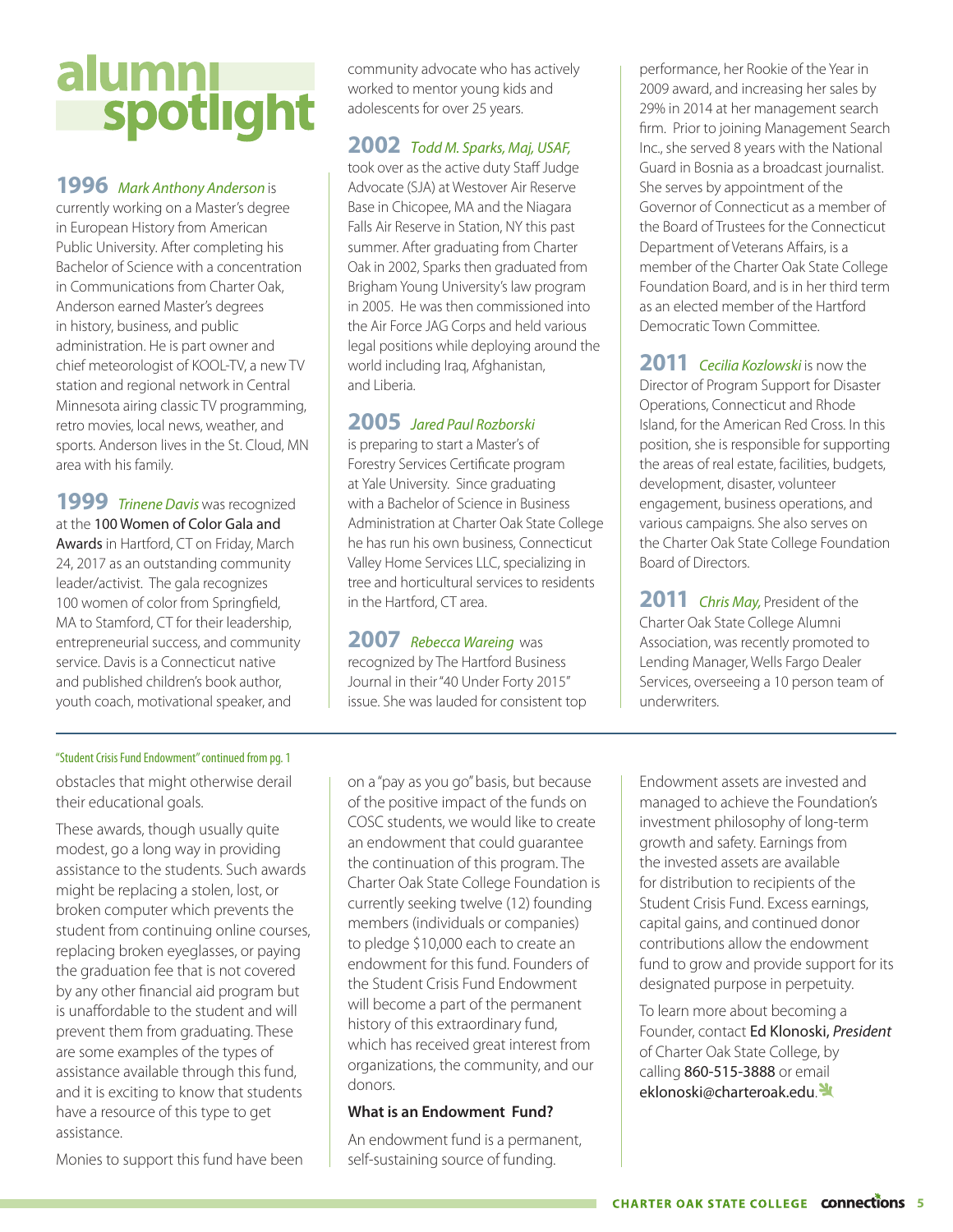## *Charter Oak State College Foundation*



Dear Friend of Charter Oak State College,

*"My gratitude for the foundation is beyond words. Based on your investment in my dream and ability, you removed every obstacle that has ever kept me from finishing my bachelor's degree and finally I can maintain stability and fiscal security for my family. Thank you for the gift of manifesting my dreams. I now continue this effort in graduate school – know this investment gave me the faith I needed to succeed in all I do."*



– April Shine, *Charter Oak State College Alum*

There are many Charter Oak State College students like April who succeed because of your generosity. Your contributions have significantly helped our students change the course of their lives and careers by completing their college degree. Thank you for helping us provide students in need with critical resources that break down the barriers to higher education. Every year students look to Charter Oak State College to help them begin their journey to a new destination in life and it is because of your support that we can offer many of our students a second chance.

Thanks to the generosity and compassion of donors like you, the Charter Oak State College Foundation distributed over \$96,000 in scholarships, grants, and program support to Charter Oak State College students

from 2015-2016. Consider a gift to the Charter Oak State College Foundation – please take a moment to go online at **www.CharterOak.edu/foundation/give.cfm** to make your charitable tax-deductible gift. You will be recognized for your generous donation in *Connections,* the Charter Oak State College newsletter that is distributed to over 11,000 alumni and friends of the college. Every gift, no matter the size, makes a difference in the lives of our students. On behalf of April and her classmates, thank you for making a difference.

With gratitude for your support,

Rebela J Scalu

Rebeka Scalia, President

**We are pleased and thankful to announce that the Women in Transition program has received a new grant from Liberty Bank Foundation in the amount of \$5,000**

**Current Supporters:**

The Hartford Foundation for Public Giving The Charter Oak State College Foundation The Leipold Family Foundation

#### **Past Supporters:**

The Aurora Women and Girls Foundation, The Women and Girls' Fund at the Main Street Community Foundation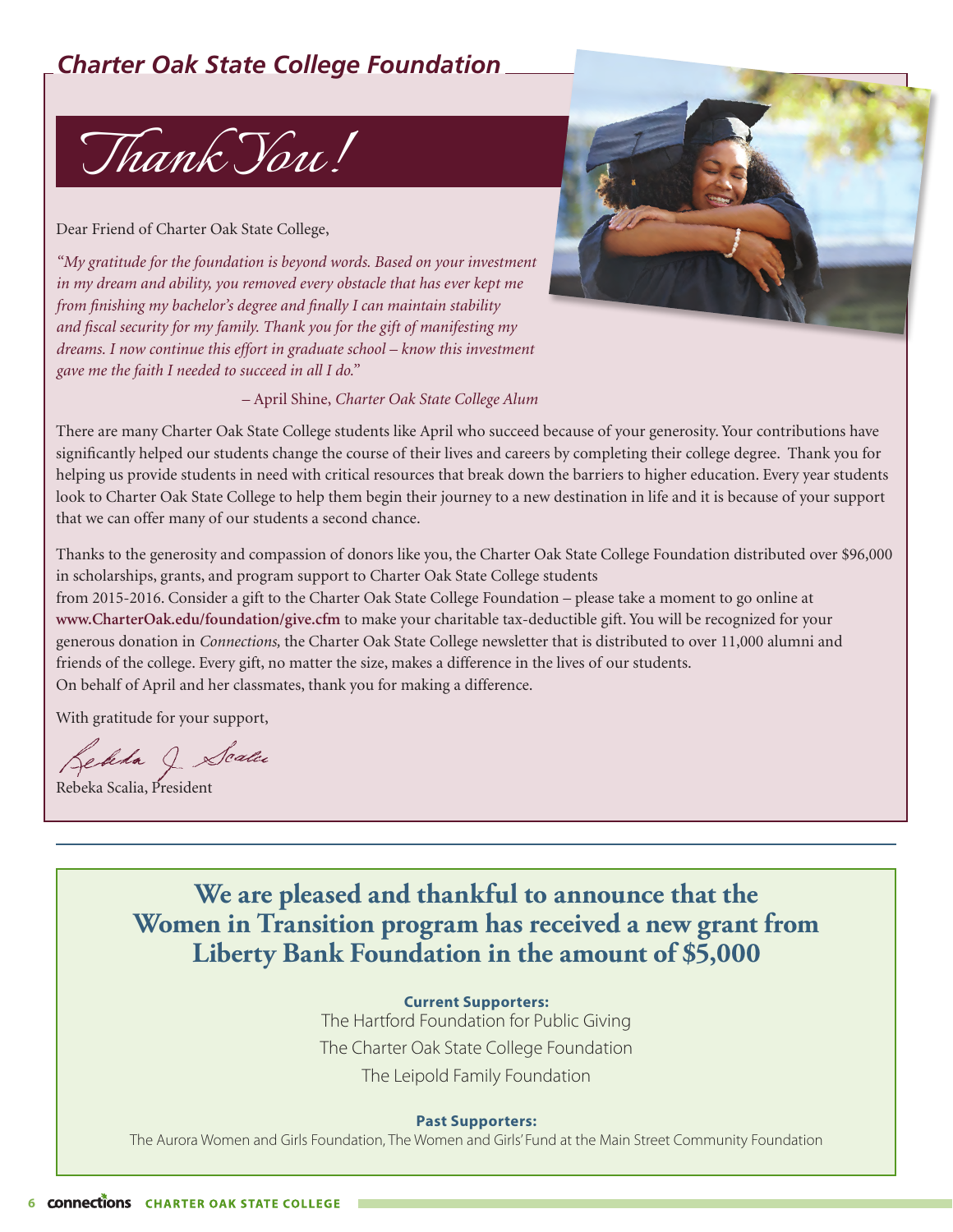## **SARA Membership Provides Benefits!**



NC-SARA, (the National Council for State Authorization Reciprocity Agreements), www.nc-sara.org,

has approved Charter Oak State College, (www.CharterOak.edu), for membership. SARA was developed to establish a state-level reciprocity process to support the nation in efforts to increase educational attainment by making state authorizations more efficient, effective, and less costly.

Shirley Adams, Provost, Charter Oak State College, said the agreement primarily benefits students. "It allows easier access for students to take courses across state lines," said Adams, "as well as simplifying the process for accredited colleges."

Previously, Charter Oak would seek out approvals to operate from each individual state and also pay that state's annual fee. The College estimates the annual savings to be approximately \$15,000. "Being a SARA approved state means the College now has one set of standards to meet instead of 50 different standards," said Adams.

Participation in SARA is voluntary for states and institutions. It is administered by the four regional education compacts – in New England that compact is the New England Board of Higher Education (NEBHE). Membership is open to degreegranting postsecondary institutions from all sectors (public colleges and universities; independent institutions, both non-profit and for profit) accredited by an agency recognized by the U.S. Secretary of Education.

## happenings

**The College retained its NEASC re-accreditation** in January after an extensive year-long review process. Administrators and staff prepared for most of 2016 for the rigorous review culminating in a 3-day site visit by the NEASC accrediting team in early November. We are proud to continue to offer students and alumni the knowledge that Charter Oak State College is a member in good standing with the New England Association of Schools and Colleges.

#### **The Admissions Department continues to host well attended Open House**

**events** at the College to offer informational sessions to interested prospects. Master's degree events in November, January, and March drew many serious candidates and an Undergrad event in January exceeded attendance expectations with standing room only! We are gratified that people are taking the time to understand the value of a Charter Oak education. Open House dates can always be found at CharterOak.edu.

ىلا

#### **Health Information Management Program Director, Cindy Glewwe Edgerton,**

has authored a chapter in the newest edition of HIM textbook Health Information Management: Concepts, Principles, and Practice. The textbook is the primary AHIMA textbook that prepares students for the RHIA exam. It is used in most HIM bachelor's programs across the country including Charter Oak's. Edgerton wrote Chapter 16, Healthcare Statistics, which is used in several HIM courses and to prepare for the statistics questions in the RHIA exam.

**الا** 

**Charter Oak student, Holly Palmer,** was elected Chair of the Connecticut State Colleges and Universities System (CSCU) Student Advisory Committee (SAC). In that role, she serves on the Board of Regents as a voting member and represents the 88,000 students attending the CSCU institutions. She has been an active member of SAC for the past 3 years and has served as secretary and finished out a term for another representative as vice-chair. Palmer is also a council member of the Charter Oak State College Student Association. She is currently pursuing her bachelor's degree and plans to graduate in May. We are very proud to have a student representative on the committee.



**SPRING 2017 • VOLUME XLII, NUMBER 1**

Issued semi-annually for alumni and friends of Charter Oak State College.



#### **Degrees Without Boundaries**

*Charter Oak State College complies with all applicable federal and state laws regarding nondiscrimination and affirmative action.*

*Helen Diecidue* Editor

State of Connecticut *Dannel P. Malloy*, Governor

Board of Regents *Mark E. Ojakian,* President

Charter Oak State College *Ed Klonoski*, President